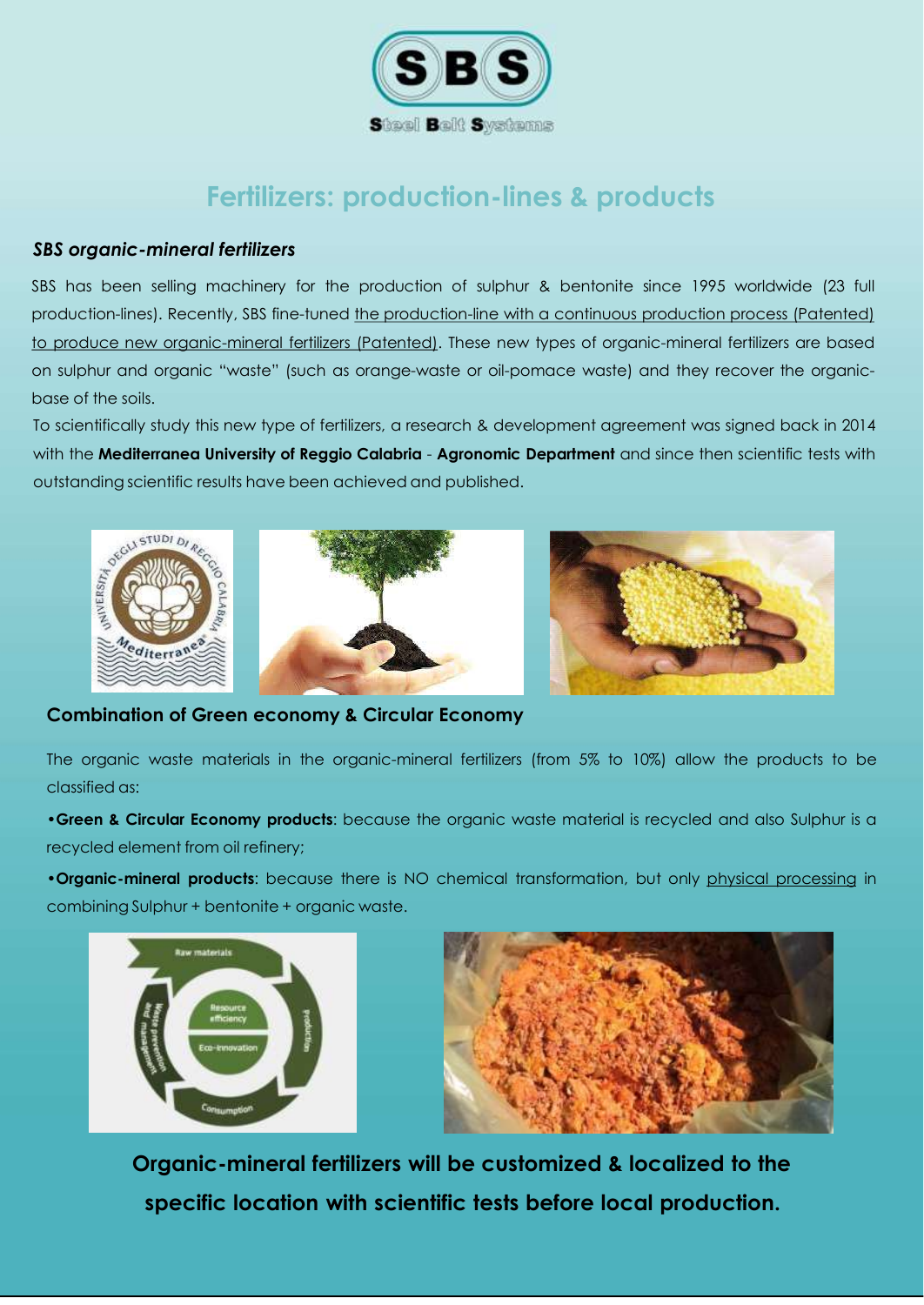

# **Fertilizers**

## **Organic-mineral fertilizers: desertification of agricultural land**

The heavy use of chemical fertilizers for decades has led to serious problems in agricultural soil in many Countries, specifically:

### **Salinization / Alkalinization**

The pH > 7 is detected in soils contaminated by salts of irrigation water (China has problems with salinization of 23% of irrigated land, Pakistan 21%, India 11% and Mexico 10%), consequence of this is **Desertification.**



## **6 Desertification Macro-Areas:**

every year in the world around 1,500,000 hectares of cultivable land are lost

## **Organic mineral fertilizers: 2 Patents**

**n**°

SBS (leveraging its experience in this sector) is able to design and build turn-key full production lines for organic mineral fertilizers based on sulphur which, when mixed with organic material, is able to supply the nutrients necessary for the good growth of plants, lowering the pH of alkaline soils and reducing sodium levels in the soil, with the aim of recovering the agricultural activity of soils characterized by high salinity and alkalinity.

# **PATENT FOR FERTILIZER PRODUCTS : IT0001413993**

**Patents owned by SBS Steel Belt Systems SRL** 

> **PATENT FOR FERTILIZER PRODUCTION-LINE : n**° **IT0001413992**

**Scientific support provided by: University of Reggio Calabria "Mediterranea" (Italy) – Department of Agrarian & Forestry System Management**